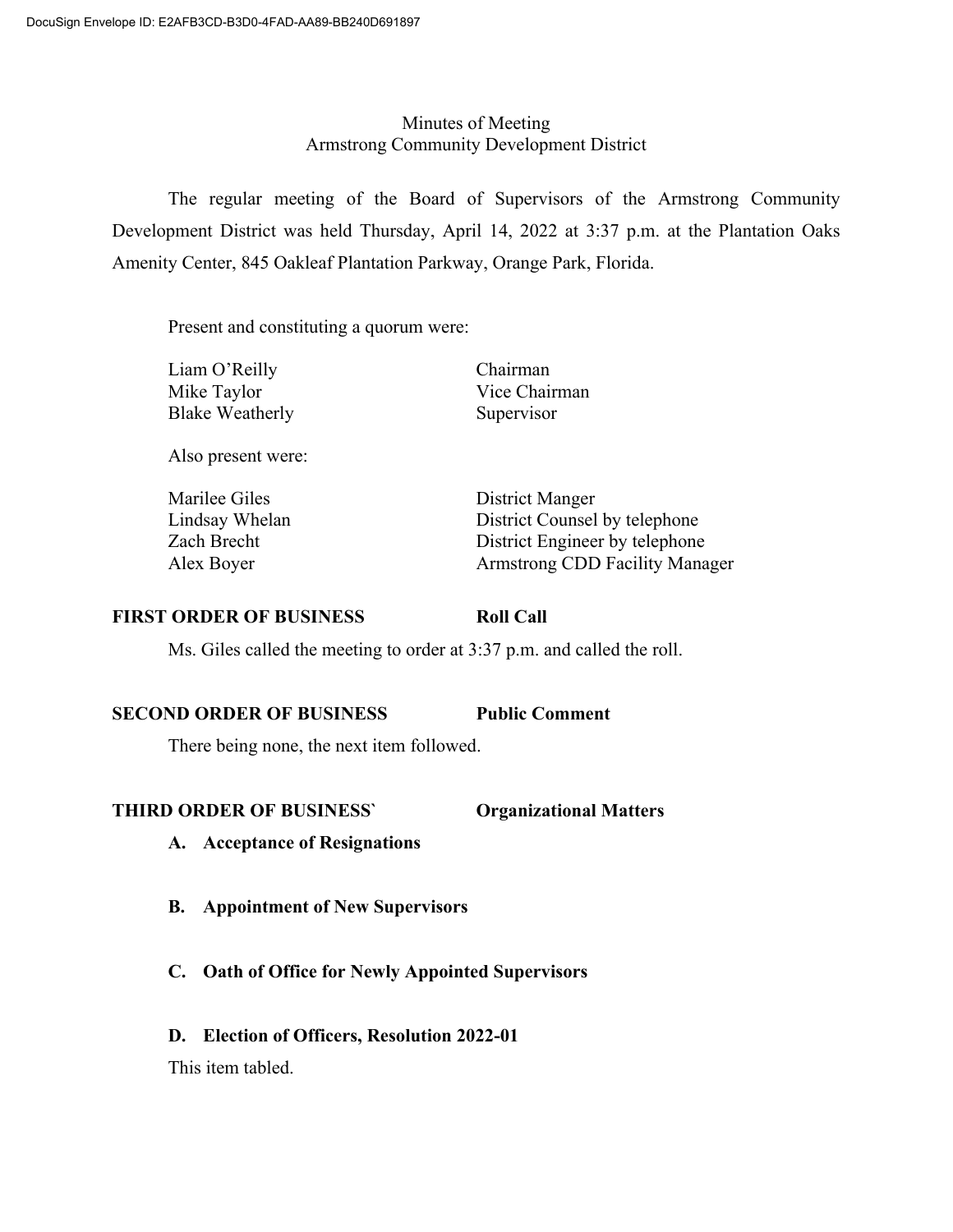## **FOURTH ORDER OF BUSINESS Approval of the Minutes of the October 14, 2021 Meeting**

On MOTION by Mr. O'Reilly seconded by Mr. Taylor with all in favor the minutes of the October 14, 2021 meeting were approved as presented.

## **FIFTH ORDER OF BUSINESS Ratification of Transfer Letter Regarding Legal Services**

On MOTION by Mr. O'Reilly seconded by Mr. Weatherly with all in favor the transfer letter regarding legal services was ratified.

## **SIXTH ORDER OF BUSINESS Consideration of Fee Agreement with Kutak Rock LLP**

Ms. Whelan stated this is the same agreement that you approved with the firm we were

with previously, Hopping Green  $\&$  Sams including rates and other relevant terms.

On MOTION by Mr. O'Reilly seconded by Mr. Weatherly with all in favor the fee agreement with Kutak Rock LLP was approved.

## **SEVENTH ORDER OF BUSINESS Consideration of Resolution 2022-02 Designating Registered Agent and Registered Office**

Ms. Whelan stated this is cleanup from our transition taking the district's registered agent

Katie Buchanan status to Kutak Rock which is now the location of the district's registered office.

On MOTION by Mr. O'Reilly seconded by Mr. Weatherly with all in favor Resolution 2022-02 was approved.

## **EIGHTH ORDER OF BUSINESS Consideration of Addendum to Tree Amigos Agreement**

Ms. Giles stated this addendum is to add the hedges across from the amenity center to the contract. This is to ratify the quote that we have and to approve the addendum to the agreement.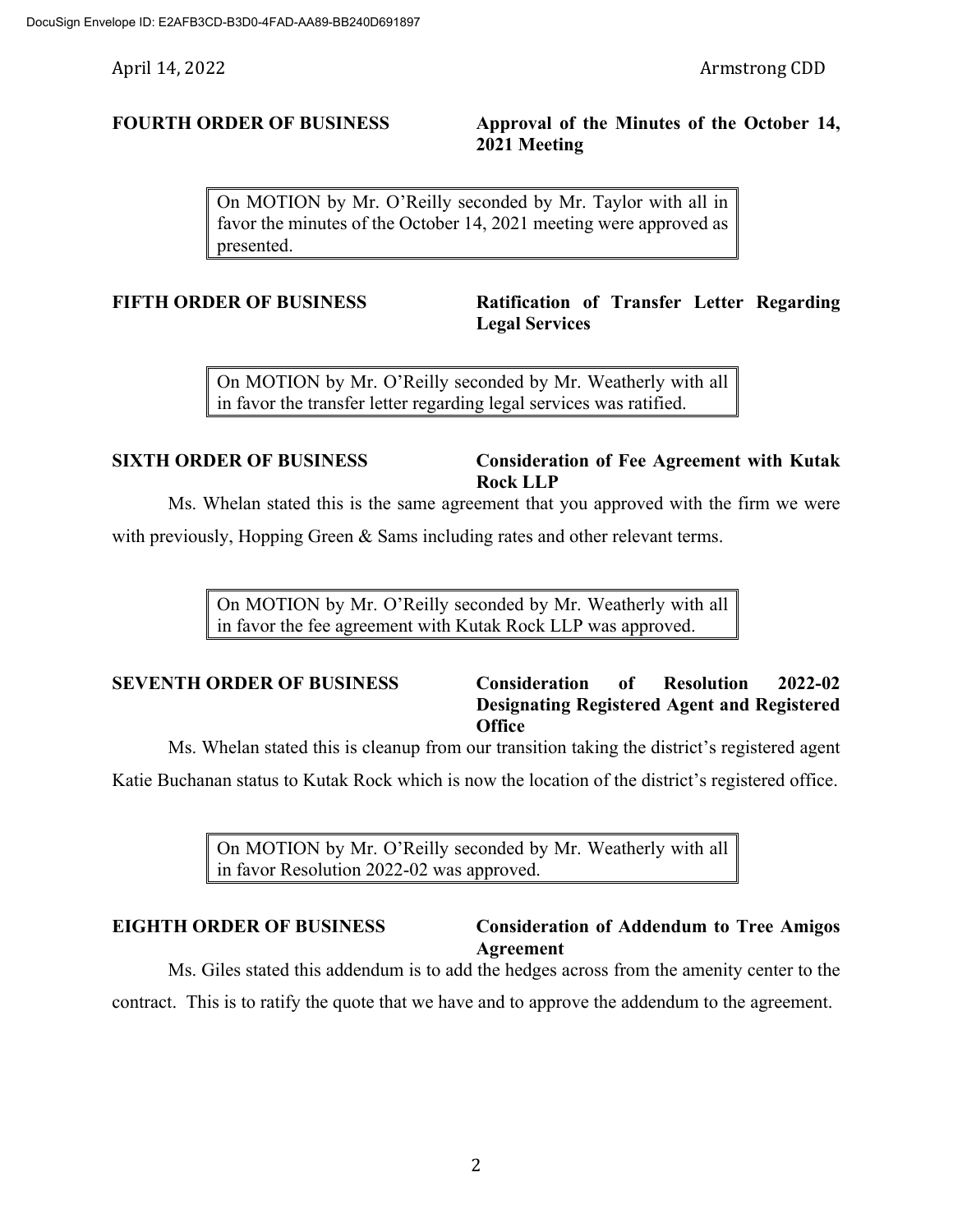On MOTION by Mr. O'Reilly seconded by Mr. Taylor with all in favor the addendum to the agreement with Tree Amigos was approved.

# **NINTH ORDER OF BUSINESS Ratification of Agreement with City Wide Maintenance**

Ms. Giles stated as a reminder at our last meeting we had asked for proposals for facility maintenance and we chose City Wide Maintenance and I believe they have started and this is to ratify that agreement.

> On MOTION by Mr. O'Reilly seconded by Mr. Weatherly with all in favor the agreement with City Wide Maintenance was ratified.

## **TENTH ORDER OF BUSINESS Consideration of Addendum to ViewPoint Agreement for Security Services**

Ms. Giles stated the last time we met we needed to change the language in the agreement to seven days per week and under payment terms for total hours worked of preceding service period for the net 30 of receipt.

> On MOTION by Mr. Weatherly seconded by Mr. Taylor with all in favor the addendum to the agreement with ViewPoint was approved.

# **ELEVENTH ORDER OF BUSINESS Consideration of Resolution 2022-03 Instructing the Clay County Supervisor of Elections to Conduct the General Election**

Ms. Giles stated this resolution is in accordance with Chapter 190, Florida Statute and instructs the supervisor of elections to conduct the district's general election. The term of office for those individuals to be elected is for four years and the new board members will assume office the second Tuesday following the election. That is for seats 3 and 4 and the other one is a landowner seat.

> On MOTION by Mr. O'Reilly seconded by Mr. Weatherly with all in favor Resolution 2022-03 was approved.

# **TWELFTH ORDER OF BUSINESS Staff Reports**

**A. District Counsel**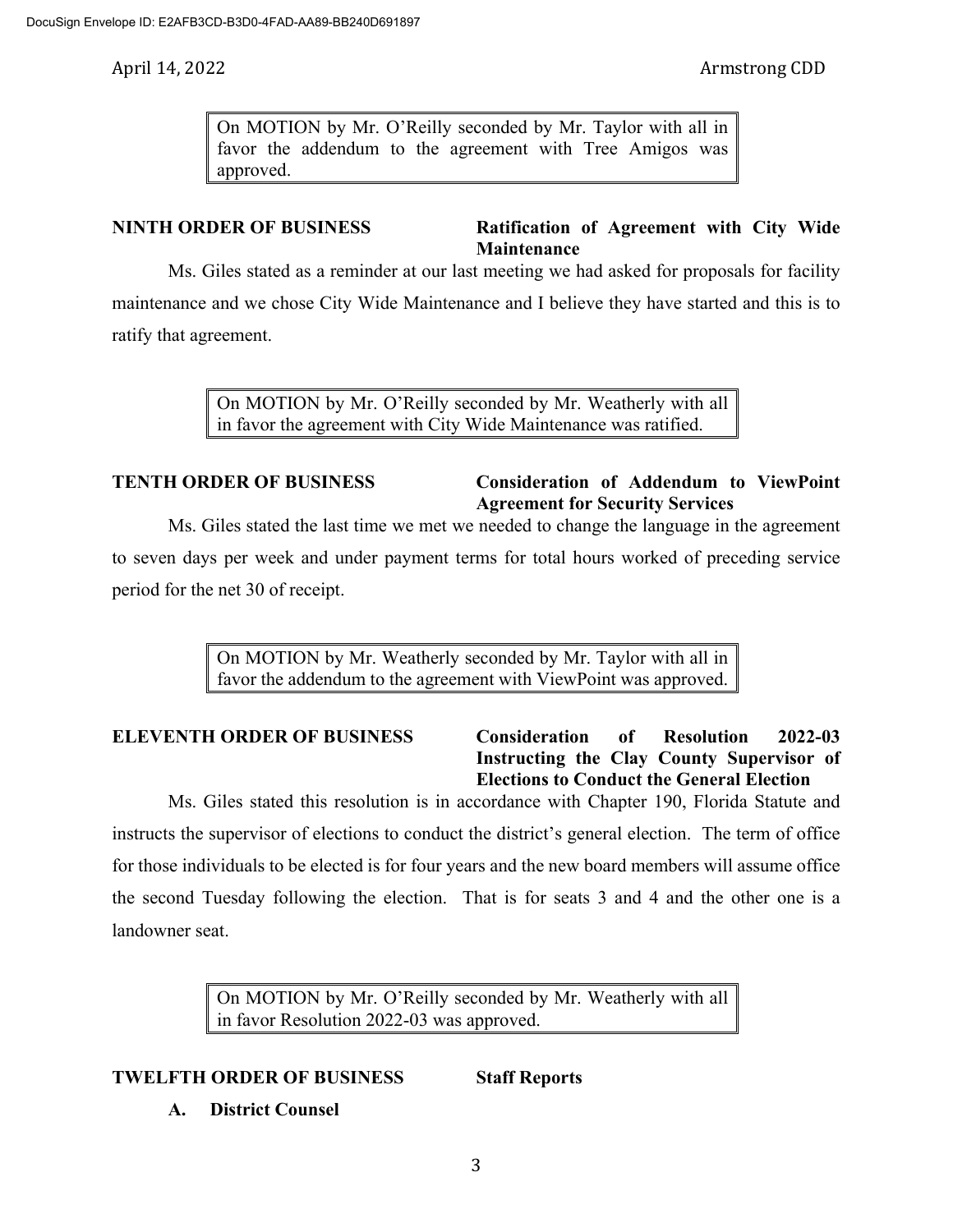## **1. Needs Analysis that Districts Providing Wastewater or Stormwater Management Services Must Complete by June 30, 2022**

Ms. Whelan stated there was legislation during the last session that required all cities, counties and local governments including the district to complete what is called a stormwater needs analysis. It has to be completed by June 30, 2022 and it is on the agenda listed under the district engineer and it is a work authorization for the engineer to perform that work.

# **2. Prompt Payment Requirements**

Ms. Whelan stated next is changes from the legislative session related to the prompt payment act. You already have prompt payment policies that tracks the statue. At your next board meeting we will bring a resolution that memorializes these changes to your prompt payment policy to conform your policy to current Florida law.

Ms. Giles stated the form of resolution is in the agenda package and we will ask the board to approve it in substantial form and my office would add the district name, my contact information, and the tax-exempt number.

Ms. Whelan stated I'm fine with that.

On MOTION by Mr. O'Reilly seconded by Mr. Taylor with all in favor Resolution 2022-04 was approved in substantial form.

# **B. District Engineer**

**1. Ratification of Requisition 98-100, 2019A Construction Account**

On MOTION by Mr. O'Reilly seconded by Mr. Weatherly with all in favor requisition 98-100 from the 2019A construction account were ratified.

# **2. Consideration of Work Authorization No. 8 State Mandated Stormwater Needs Analysis (20 years)**

On MOTION by Mr. Taylor seconded by Mr. Weatherly with all in favor work authorization No. 8 in an amount not to exceed \$10,000 was approved.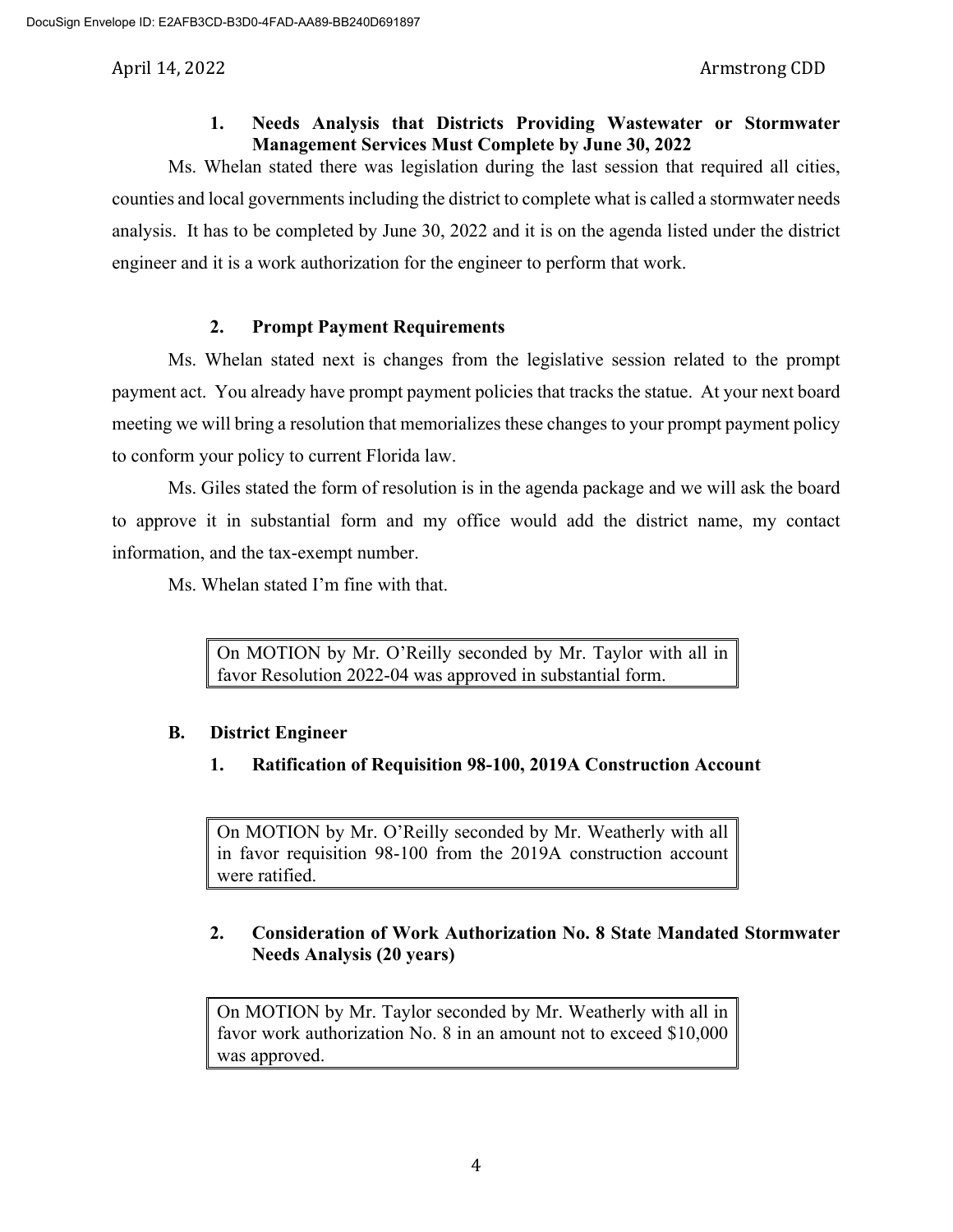### **C. District Manager**

Ms. Giles stated over the next couple of months we will be looking for board guidance as we prepare the FY23 budget. We will approve the budget at our next meeting, May 12<sup>th</sup> and adopt the budget July 14<sup>th</sup>.

### **D. Facility Manger**

### **1. Report**

Mr. Boyer stated since early January we wrapped up quite a bit of expense items. We brought a facility person in and felt that was the better fit for the expectations. He has been working in his part time duties, we are rotating three different days each week, some is because we are trying to get people used to someone being there onsite. We will eventually have designated office hours. We have had three incidents within the past month that dealt with residents gaining access with their fobs and using the facilities inappropriately. We are finding that more of our issues are with people who have access to the facility than we do now.

We have spent a little over \$10,000 on repairs to date and our budget for the year was \$9,000. We would like to know how you want us to proceed to continue to maintain the facilities. We have the number for the umbrellas and will be able to provide the projection for the fans, but if anything is broken from now until then we need to know your direction.

Mr. O'Reilly asked what is the range on a monthly basis?

Mr. Boyer stated what I have listed was replaced since January. We should not exceed more than \$1,000 per month on routine maintenance. I don't want to give you a number because I don't know what is going to come up or become an issue.

Mr. O'Reilly stated use the \$1,000 monthly for the next six months.

Mr. Boyer stated anything over our projected \$1,000 a month I will reach out to get confirmation. We are already into the reserve.

Mr. O'Reilly asked are there any line items that have excess, not reserves.

Mr. Boyer stated there is a small window just because we haven't necessarily spent it yet. I can come back next month on potential areas that we are not going to exceed the number, but I don't have that answer now.

Mr. O'Reilly stated I think knowing that Marilee's office is going to be reviewing the budget and proposing a draft, that is the more appropriate time because you will have your spent

5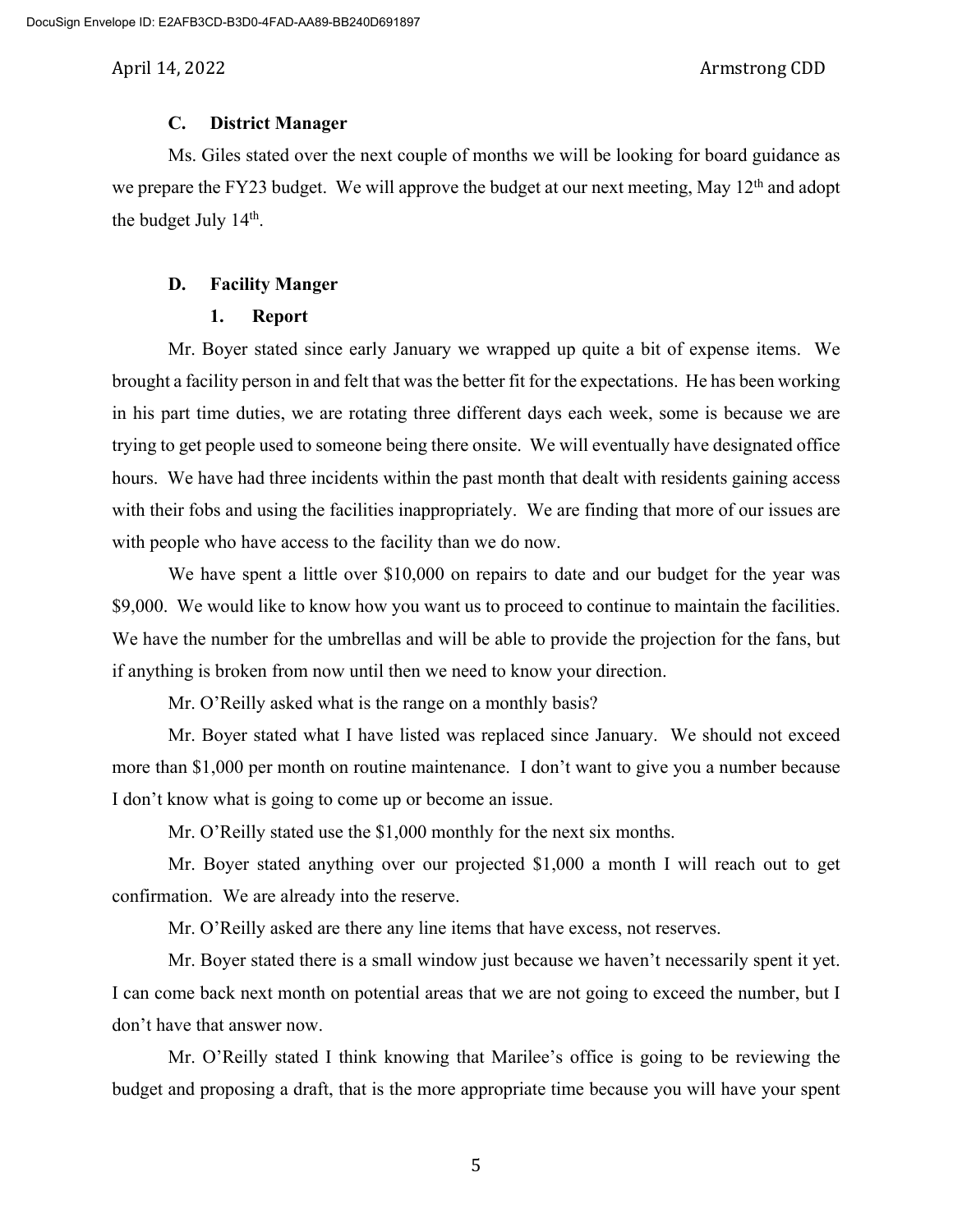to date and the forecast for the year and we can go through line by line to see where we can move money around before we talk about increasing the budget.

Ms. Giles stated we can do that. By the end of this month we will need any increases that we know about so we can plug it into the proposed budget.

### **2. Monthly Quality Inspection Report**

A copy of the monthly quality report was included in the agenda package.

## **THIRTEENTH ORDER OF BUSINESS Supervisor's Requests and Audience Comments**

Mr. Lopez stated I want to go over a couple things with Tree Amigos. There is a section on the Phase 1 of Heatherbrook past the mailbox area, there is always trash along that whole area around the tree line from the construction sites. There is trash that has been there for months. The section where there is still dirt on the sidewalks across the street from the amenity center and is a hazard. They still put up orange blockades and I don't know if we need to keep those up because there is dirt there or find a way to remove the dirt.

The pest control part, are they taking care of the green area to the left of the amenity center as well?

Mr. Boyer stated they should be treating it. It is probably once a month not every time they are here. It seems to be wet a lot and the water washes it away. The soil doesn't drain.

Mr. Lopez asked do you have an estimated cost to replace the umbrellas? Will that come from reserves?

Mr. Boyer stated the information I have is it was basically a swap out of what was there, possibly a newer version of it and they are \$3,500 to \$3,800 each.

Mr. Lopez stated Kendrick and I asked you to fix them so \$3,800 can go back into your budget to use on things. We took the parts and we fixed one on Sunday and we are going to fix the other one. When we got the instructions from the company we found they were wiring them backwards. They are now properly fixed. I suggested to Brian if you want one of us to take a look at it, we can do that, but he did not reply.

Mr. O'Reilly stated thank you for doing that. If you could give someone a heads up if you are going to take it into your own hands so we know what is going on.

6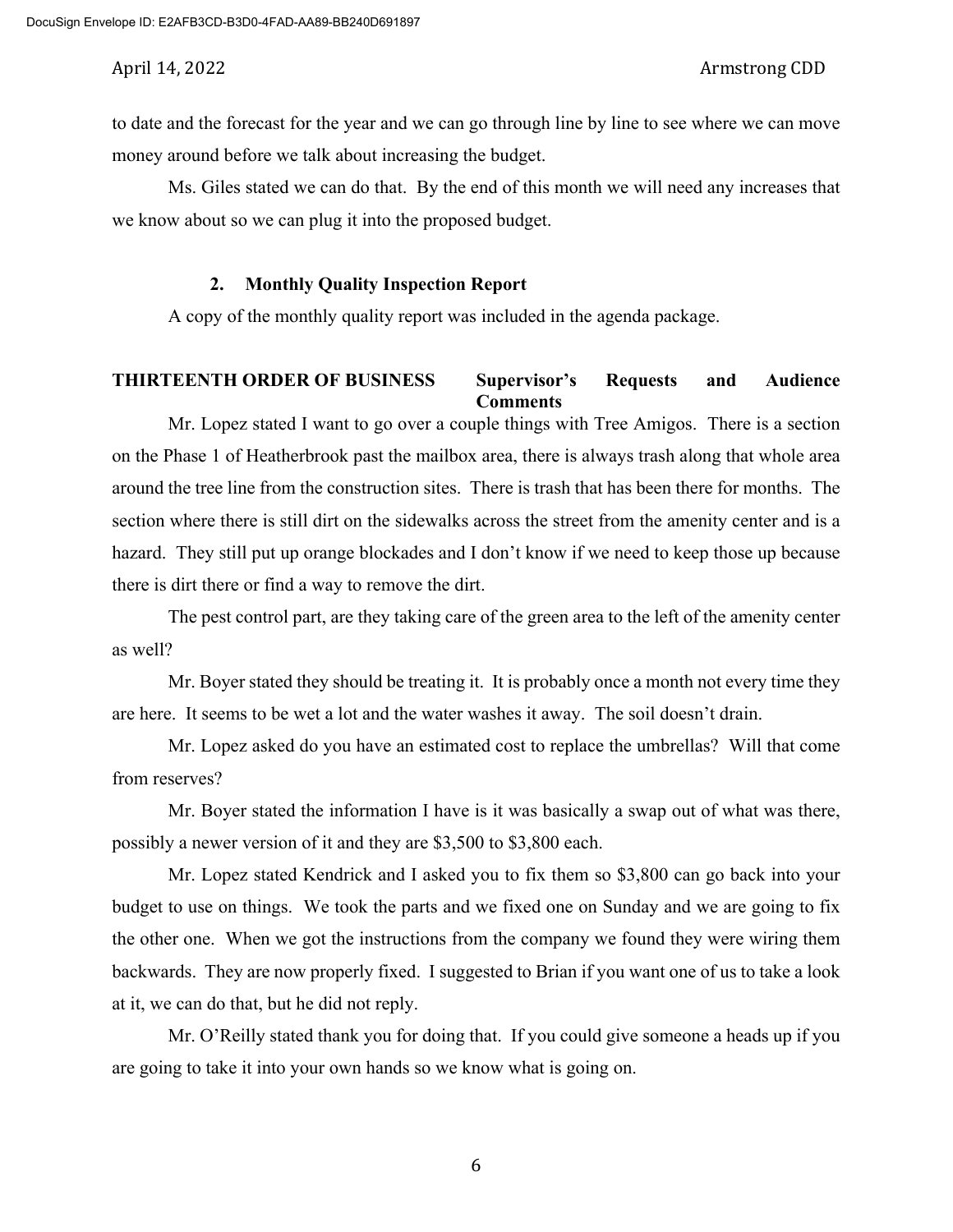Mr. Lopez stated yes, it has been a sore subject and the parts were just sitting there for seven or eight months. The same day we cleaned the embankment on the pond and wiping down the tables and chairs at the amenity center.

Mr. O'Reilly stated I saw the note from Nicole. Is the new cleaning vendor not doing that? That was the whole point of switching vendors because we were dissatisfied with the old vendor.

Mr. Lopez stated I have seen them once outside in that area but all they are doing is arranging and dusting off, they are not wiping them.

Mr. Boyer stated I will get with Brian and make sure.

Mr. O'Reilly stated if Carl is onsite he can potentially be there at the same time City Wide Maintenance is there and walk the facility. I assume there was some sort of introduction and walk the facility with the new company to make sure they are doing their scope.

Mr. Lopez asked is there a registry of residents that have the key fobs? The reason for the question is one for security officers can follow-up on damage and that family household needs to be acknowledge and say what happened. The second one is there are some families that have lost their key fobs and some children that I know don't live here using key fobs that they found at the amenity center. If they are using the key fobs and they don't live here, they probably need to be deactivated.

Mr. Boyer stated this is the first I know that people have lost their key fob. It is hard for us to turn it off when we don't know it is lost. The key fob goes with the house. If you know someone who has lost their fob we need to know so we can turn it off. If we have identified someone has come in and done something inappropriate, we have shut their fob off. They lose access until we have a conversation or identity who it is.

Mr. Lopez stated the cushions at the amenity center are disgusting. Do we have anything in the maintenance program so they could laundered?

Mr. Boyer stated I will ask City Wide and see if that is a service they have.

Mr. Lopez stated I know the cleaning crew doesn't do power washing but is there a way we can get the area underneath that covered area power washed? I did complain to the security people about the light timers.

Mr. Boyer stated Carl is working on that.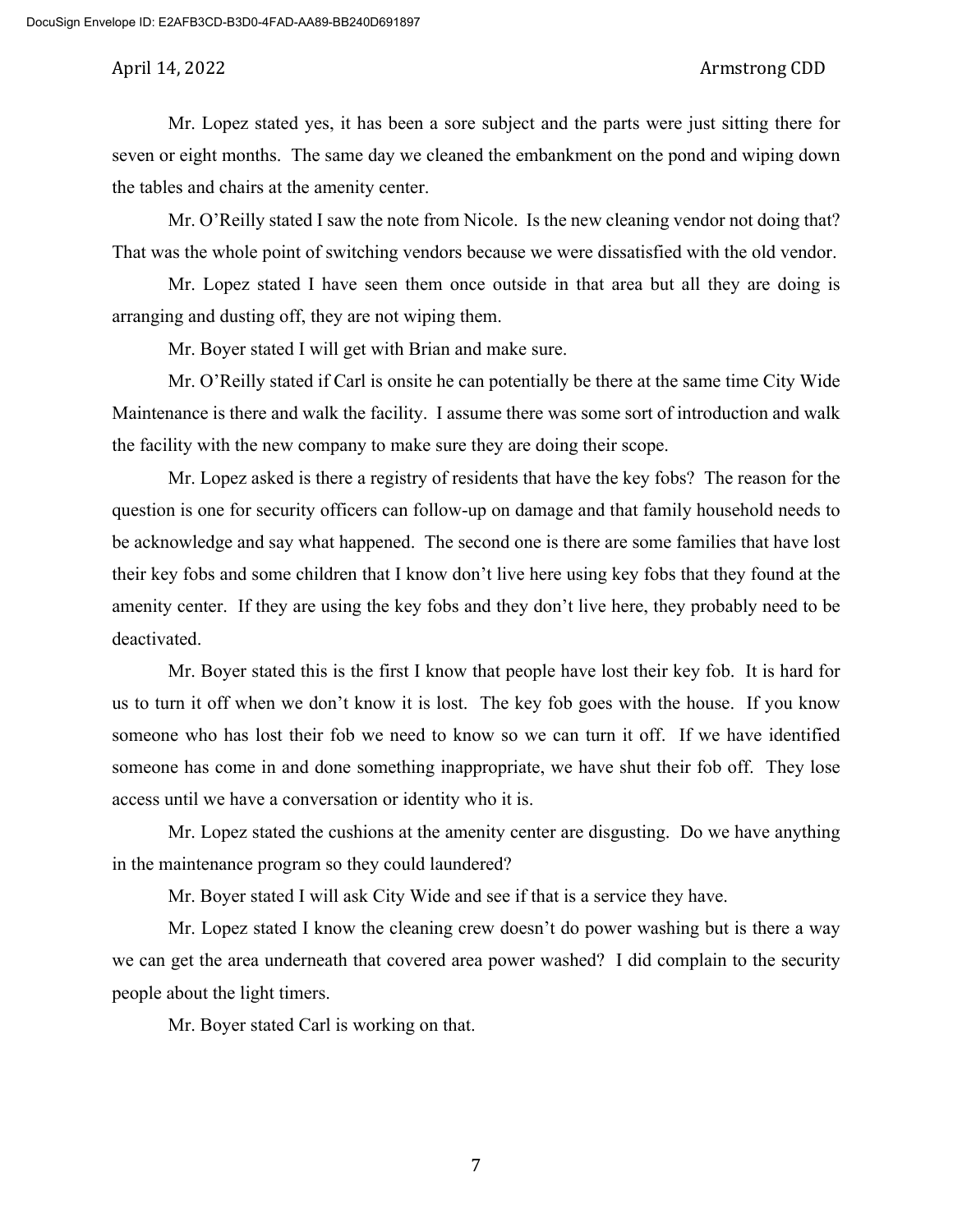Mr. Lopez stated we don't know who is what and is there a way to get an updated list because we thought Michelle was no longer then we see emails from Michelle. We don't know who to contact.

Mr. Boyer stated as of today your CAM is Michelle, your primary CDD representative is Brian and I fill in as needed and Carl is the facility attendant onsite.

Ms. Bowen stated I saw where a non-resident can purchase access to our amenity center. Is that to let the townhomes have access to the amenity center?

Ms. Whelan stated the CDD is a government entity and any improvements owned by the district have to also be open to members of the public. Obviously, since the public doesn't pay debt and operations and maintenance assessments we established a user fee for them to pay and utilize this facility on an annual basis. It roughly equates to debt and O&M assessments.

Mr. O'Reilly stated it is required by law, but no one has done that and it is a couple thousand dollars. This has nothing to do with the townhomes, it is required by law.

Ms. Bowen stated you said the seats are opening up for the CDD.

Mr. O'Reilly stated there are two CDD seats in the November election.

Mr. Taylor stated I wanted to thank you for your response. It gets frustrating when you try to report something. You don't live here and we understand you don't see everything that is going on and when we try to report something and don't get a response it is frustrating. I would think a couple business days is reasonable. Is there anything that can be done on that front? I know you can't force someone to respond. That is where I think a lot of the issues lies, we feel like we are speaking to deaf ears when we report something. Most people in the neighborhood think Evergreen, they don't think to send an email to a board member or to Alex but his information was not in the last report. Has there been any communication with Evergreen?

Mr. O'Reilly stated yes, I have personally and consistently discussed that with Evergreen. If something is not done quickly then we will make a change or discuss having other options. We felt strongly that having an amenity attendant was going to help. Alex has been doing a lot of good things, there is a lot of things juggling for repairs and stuff and to insert something in the middle of that probably would have been worse. We wanted to get through a lot of heavy stuff and repair a lot of things. Currently, I'm having a lot of discussions with Brian about communication responsiveness. In the absence of lack of response from Evergreen certainly you can always email Marilee, she is the CDD manager and as you have done you can copy me on something. I probably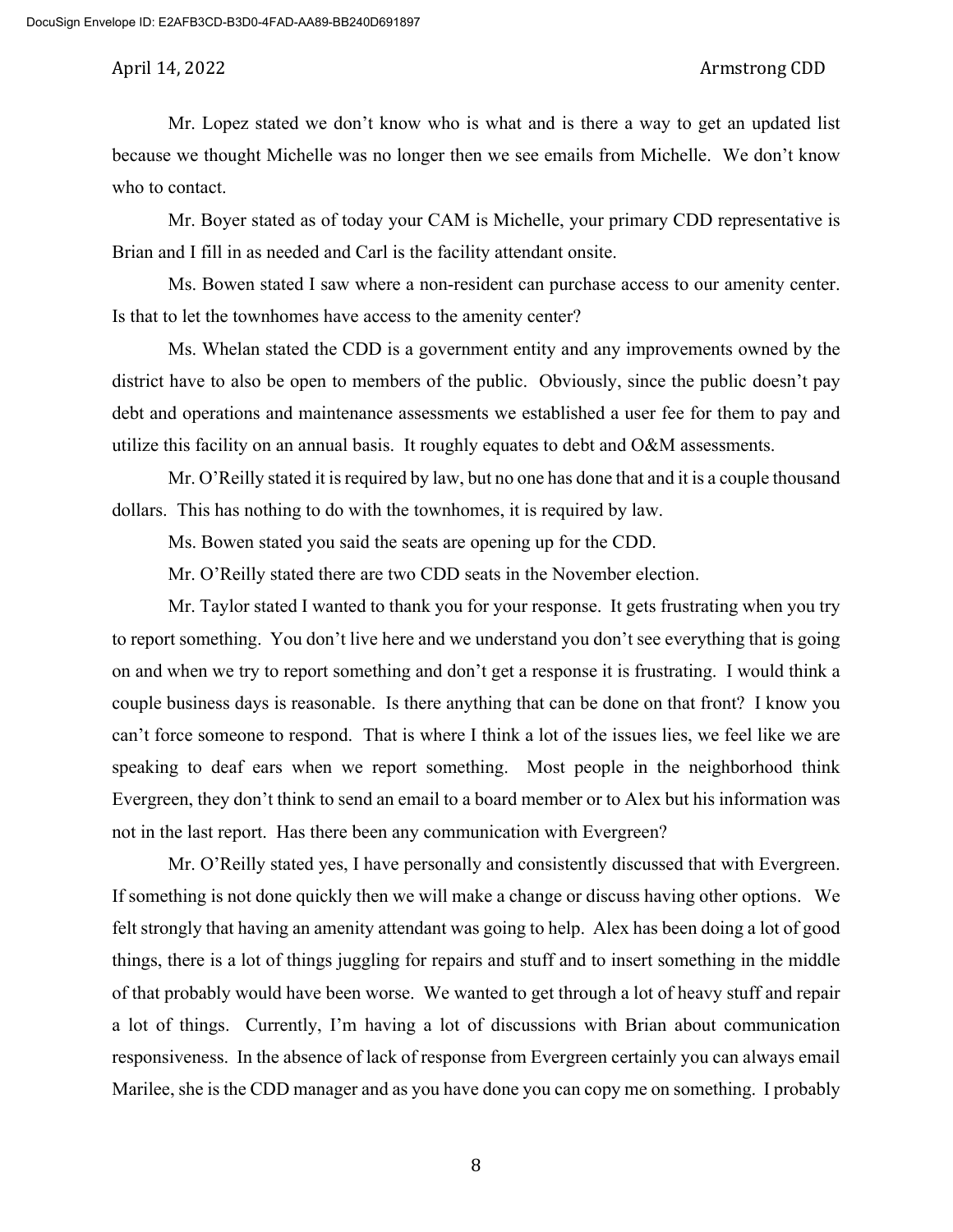won't personally respond right away because other people should be responding. If I see something sitting for a while then I will reach out to Alex to respond. I understand your frustration we are working on it and if it is something that can't be resolved then we will go to another option.

Mr. Taylor asked what is the process for qualifying for seats 2 and 3?

Ms. Giles stated you can go to the supervisor of elections website or go to their physical location in Green Cove Springs. The qualifying period starts noon May  $30<sup>th</sup>$  and it's from noon on June  $13<sup>th</sup>$  through noon on June  $17<sup>th</sup>$ . You can certainly do that now but you will have to go back again after May  $30<sup>th</sup>$  to submit the paperwork. You can get 100 signatures or you can pay the \$25 fee. If you have questions after you go to the website let me know and I will try to help you navigate that.

Ms. Calise asked who is responsible to get the trash out of the ponds?

Mr. Boyer stated the landscape company will up-charge us if there is a substantial amount, they will not get everything. They will get some of the floating stuff. If it is down into the water then we do not currently have a next step. We would normally hire day laborer or someone to reach that depending on how far out.

Mr. O'Reilly stated the lake maintenance company can do that.

Mr. Boyer stated someone threw their Christmas tree in the lake and we had them remove that and it was an additional charge. They come once a month and people think it is going to be fixed but it doesn't always get picked up right away.

Mr. O'Reilly stated hopefully with an onsite attendant there is more frequent walks of the site and you can certainly report something. There is not a routine lake cleanup that is not part of the contract.

Ms. Calise stated I think it is coming from the builders. I didn't see anything until yesterday when Tree Amigos came by and they did an excellent job of cutting around the water then I'm looking at bags of trash up against the bank. They should have picked them up.

Mr. O'Reilly stated they should pick up something small like that. We can talk to them about that.

Mr. Taylor stated you mentioned that you were working with Evergreen to try to get a town hall. Is there an update on that?

Mr. O'Reilly stated I really wanted to get a lot of the decisions and repairs made ahead of that. I also wanted to have this meeting to see if there are any other major items that were of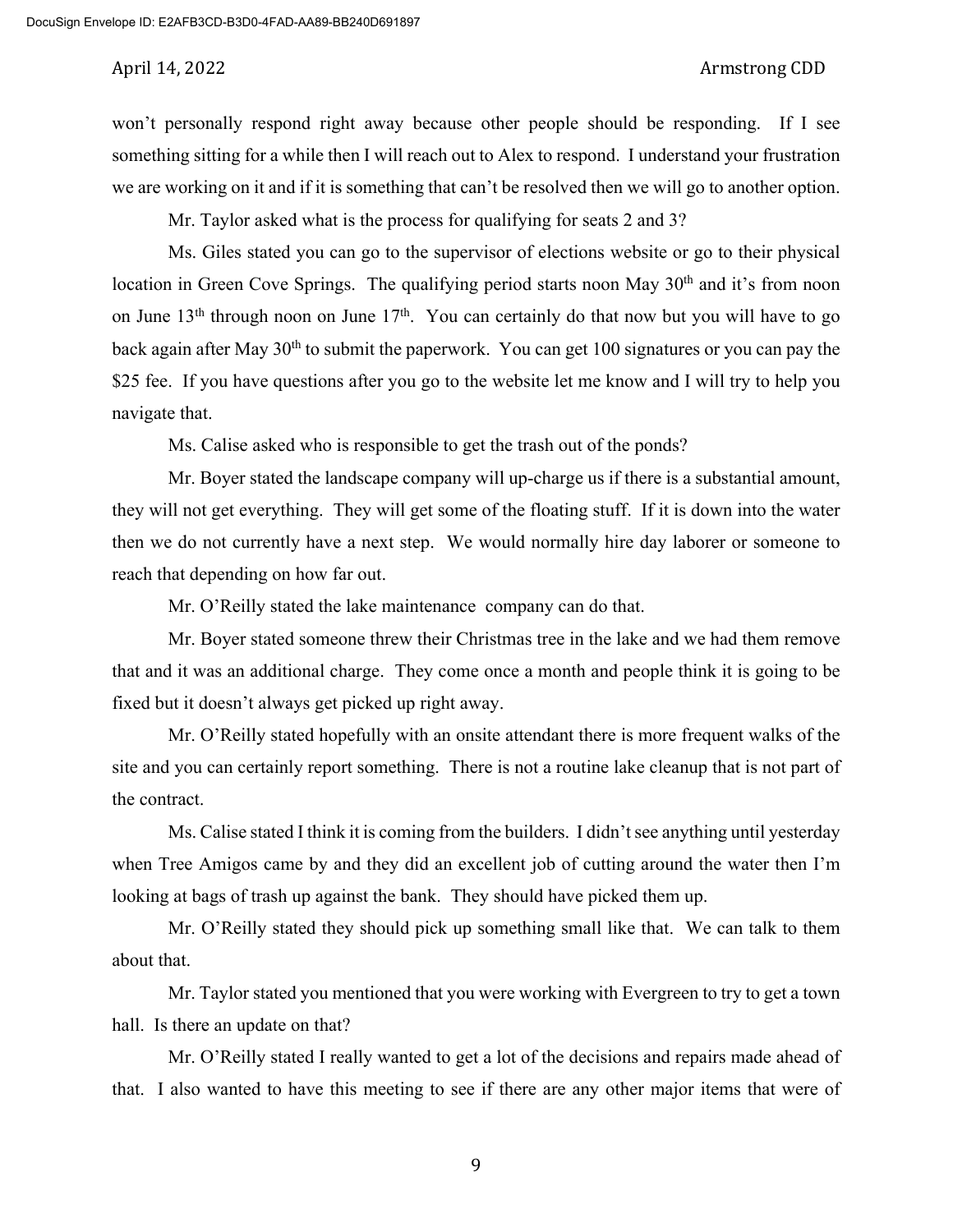concern that we needed to address. I am open to a town hall, the HOA has an annual meeting and we will talk about the HOA after this meeting adjourns but that will always happen in October/November. If you would like to do something in the summer the end of May would work. I term it town hall because it is not a formal meeting like this.

Mr. Taylor stated I think that would be beneficial because one of the issues is most people can't come to this meeting because of the timing.

Mr. O'Reilly stated when we schedule that it will be in the evening.

Ms. Bowen stated you tabled the appointment of new supervisors. In the last five months we haven't had any meetings. Is this issue going to be resolved, are we going to have a quorum issue?

Mr. O'Reilly stated we are addressing that. We won't have quorum issues beyond this meeting.

Mr. Lopez stated there are spiders galore at the amenity center. Is there any way we can do something about the spiders?

Mr. Boyer stated Carl has been spraying once a week and some of it is that time when everything starts coming out. Getting the new company up, getting the patio cleaned will probably help. You have to get on a ladder and remove them.

### **FOURTEENTH ORDER OF BUSINESS Financial Reports**

## **A. Financial Statements as of March 31, 2021**

A copy of the financials was included in the agenda package.

### **B. Check Register**

On MOTION by Mr. Weatherly seconded by Mr. Taylor with all in favor the check register was approved.

**FIFTEENTH ORDER OF BUSINESS Next Scheduled Meeting – May 12, 2022 at 3:30 p.m. at the Plantation Oaks Amenity Center**

Ms. Giles stated the next meeting will be held May 12, 2022 at 3:30 p.m. in the same location.